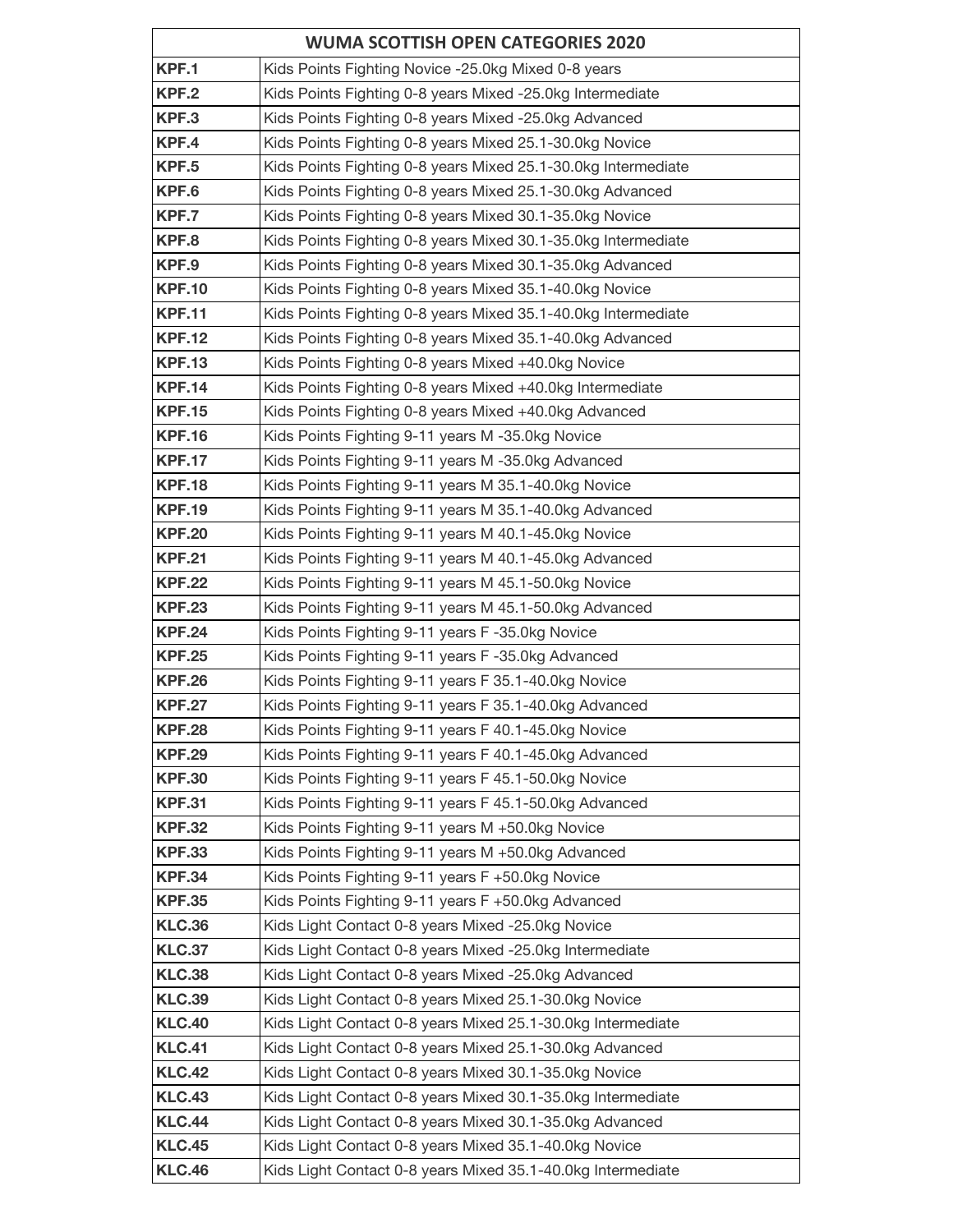| <b>KLC.47</b>                    | Kids Light Contact 0-8 years Mixed 35.1-40.0kg Advanced                                                                  |
|----------------------------------|--------------------------------------------------------------------------------------------------------------------------|
| <b>KLC.48</b>                    | Kids Light Contact 0-8 years Mixed +40.0kg Novice                                                                        |
| <b>KLC.49</b>                    | Kids Light Contact 0-8 years Mixed +40.0kg Intermediate                                                                  |
| <b>KLC.50</b>                    | Kids Light Contact 0-8 years Mixed +40.0kg Advanced                                                                      |
| <b>KLC.51</b>                    | Kids Light Contact 9-11 years M-35.0kg Novice                                                                            |
| <b>KLC.52</b>                    | Kids Light Contact 9-11 years M -35.0kg Advanced                                                                         |
| <b>KLC.53</b>                    | Kids Light Contact 9-11 years M 35.1-40.0kg Novice                                                                       |
| <b>KLC.54</b>                    | Kids Light Contact 9-11 years M 35.1-40.0kg Advanced                                                                     |
| <b>KLC.55</b>                    | Kids Light Contact 9-11 years M 40.1-45.0kg Novice                                                                       |
| <b>KLC.56</b>                    | Kids Light Contact 9-11 years M 40.1-45.0kg Advanced                                                                     |
| <b>KLC.57</b>                    | Kids Light Contact 9-11 years M 45.1-50.0kg Novice                                                                       |
| <b>KLC.58</b>                    | Kids Light Contact 9-11 years M 45.1-50.0kg Advanced                                                                     |
| <b>KLC.59</b>                    | Kids Light Contact 9-11 years F-35.0kg Novice                                                                            |
| <b>KLC.60</b>                    | Kids Light Contact 9-11 years F-35.0kg Advanced                                                                          |
| <b>KLC.61</b>                    | Kids Light Contact 9-11 years F 35.1-40.0kg Novice                                                                       |
| <b>KLC.62</b>                    | Kids Light Contact 9-11 years F 35.1-40.0kg Advanced                                                                     |
| <b>KLC.63</b>                    | Kids Light Contact 9-11 years F 40.1-45.0kg Novice                                                                       |
| <b>KLC.64</b>                    | Kids Light Contact 9-11 years F 40.1-45.0kg Advanced                                                                     |
| <b>KLC.65</b>                    | Kids Light Contact 9-11 years F 45.1-50.0kg Novice                                                                       |
| <b>KLC.66</b>                    | Kids Light Contact 9-11 years F 45.1-50.0kg Advanced                                                                     |
| <b>KLC.67</b>                    | Kids Light Contact 9-11 years M +50.0kg Novice                                                                           |
| <b>KLC.68</b>                    | Kids Light Contact 9-11 years M +50.0kg Advanced                                                                         |
| <b>KLC.69</b>                    | Kids Light Contact 9-11 years F +50.0kg Novice                                                                           |
| <b>KLC.70</b>                    | Kids Light Contact 9-11 years F +50.0kg Advanced                                                                         |
| <b>KLKLC71</b>                   | KIDS LOW KICK LIGHT CONTACT 9-11 years M-35.0kg Novice                                                                   |
| <b>KLKLC72</b>                   | KIDS LOW KICK LIGHT CONTACT 9-11 years M-35.0kg Advanced                                                                 |
| <b>KLKLC73</b>                   | KIDS LOW KICK LIGHT CONTACT 9-11 years M 35.1-40.0kg Novice                                                              |
| <b>KLKLC74</b>                   | KIDS LOW KICK LIGHT CONTACT 9-11 years M 35.1-40.0kg Advanced                                                            |
| <b>KLKLC75</b>                   | KIDS LOW KICK LIGHT CONTACT 9-11 years M 40.1-45.0kg Novice                                                              |
| <b>KLKLC76</b>                   | KIDS LOW KICK LIGHT CONTACT 9-11 years M 40.1-45.0kg Advanced                                                            |
| <b>KLKLC77</b>                   | KIDS LOW KICK LIGHT CONTACT 9-11 years M 45.1-50.0kg Novice                                                              |
| <b>KLKLC78</b><br><b>KLKLC79</b> | KIDS LOW KICK LIGHT CONTACT 9-11 years M 45.1-50.0kg Advanced<br>KIDS LOW KICK LIGHT CONTACT 9-11 years M +50.1kg Novice |
| <b>KLKLC80</b>                   | KIDS LOW KICK LIGHT CONTACT 9-11 years M +50.1kg Advanced                                                                |
| <b>KLKLC81</b>                   | KIDS LOW KICK LIGHT CONTACT 9-11 years F-35.0kg Novice                                                                   |
| <b>KLKLC82</b>                   | KIDS LOW KICK LIGHT CONTACT 9-11 years F-35.0kg Advanced                                                                 |
| <b>KLKLC83</b>                   | KIDS LOW KICK LIGHT CONTACT 9-11 years F 35.1-40.0kg Novice                                                              |
| <b>KLKLC84</b>                   | KIDS LOW KICK LIGHT CONTACT 9-11 years F 35.1-40.0kg Advanced                                                            |
| <b>KLKLC85</b>                   | KIDS LOW KICK LIGHT CONTACT 9-11 years F 40.1-45.0kg Novice                                                              |
| <b>KLKLC86</b>                   | KIDS LOW KICK LIGHT CONTACT 9-11 years F 40.1-45.0kg Advanced                                                            |
| <b>KLKLC87</b>                   | KIDS LOW KICK LIGHT CONTACT 9-11 years F 45.1-50.0kg Novice                                                              |
| <b>KLKLC88</b>                   | KIDS LOW KICK LIGHT CONTACT 9-11 years F 45.1-50.0kg Advanced                                                            |
| <b>KLKLC89</b>                   | KIDS LOW KICK LIGHT CONTACT 9-11 years F +50.1kg Novice                                                                  |
| <b>KLKLC90</b>                   | KIDS LOW KICK LIGHT CONTACT 9-11 years F +50.1kg Advanced                                                                |
| <b>KLKLC91</b>                   | KIDS LOW KICK LIGHT CONTACT 12-14 years M-35.0kg Novice                                                                  |
| <b>KLKLC92</b>                   | KIDS LOW KICK LIGHT CONTACT 12-14 years M-35.0kg Advanced                                                                |
| <b>KLKLC93</b>                   | KIDS LOW KICK LIGHT CONTACT 12-14 years M 35.1-40.0kg Novice                                                             |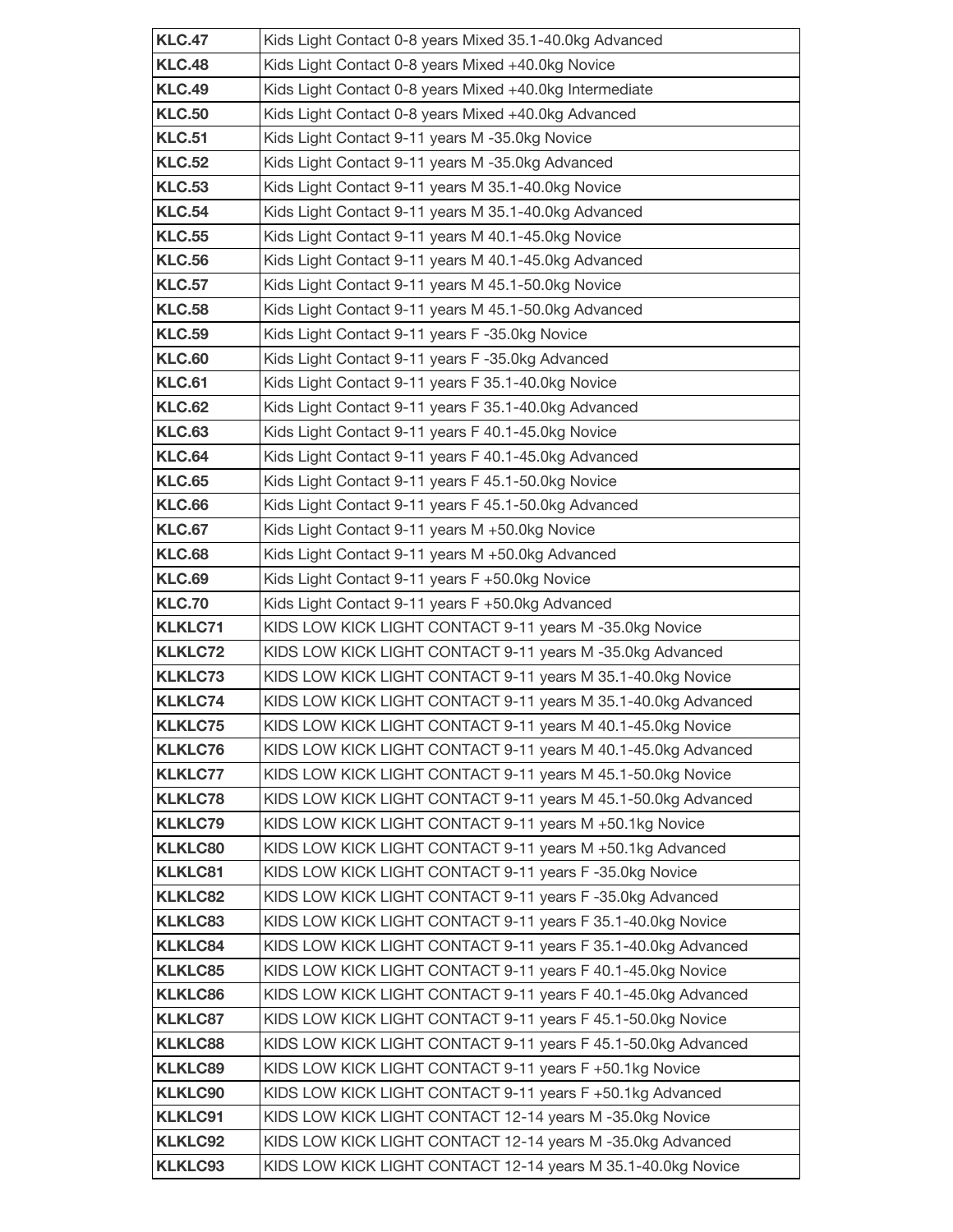| <b>KLKLC94</b>          | KIDS LOW KICK LIGHT CONTACT 12-14 years M 35.1-40.0kg Advanced                               |
|-------------------------|----------------------------------------------------------------------------------------------|
| <b>KLKLC95</b>          | KIDS LOW KICK LIGHT CONTACT 12-14 years M 40.1-45.0kg Novice                                 |
| <b>KLKLC96</b>          | KIDS LOW KICK LIGHT CONTACT 12-14 years M 40.1-45.0kg Advanced                               |
| <b>KLKLC97</b>          | KIDS LOW KICK LIGHT CONTACT 12-14 years M 45.1-50.0kg Novice                                 |
| <b>KLKLC98</b>          | KIDS LOW KICK LIGHT CONTACT 12-14 years M 45.1-50.0kg Advanced                               |
| <b>KLKLC99</b>          | KIDS LOW KICK LIGHT CONTACT 12-14 years M +50.1kg Novice                                     |
| <b>KLKLC100</b>         | KIDS LOW KICK LIGHT CONTACT 12-14 years M +50.1kg Advanced                                   |
| KLKLC101                | KIDS LOW KICK LIGHT CONTACT 12-14 years F-35.0kg Novice                                      |
| <b>KLKLC102</b>         | KIDS LOW KICK LIGHT CONTACT 12-14 years F-35.0kg Advanced                                    |
| <b>KLKLC103</b>         | KIDS LOW KICK LIGHT CONTACT 12-14 years F 35.1-40.0kg Novice                                 |
| KLKLC104                | KIDS LOW KICK LIGHT CONTACT 12-14 years F 35.1-40.0kg Advanced                               |
| <b>KLKLC105</b>         | KIDS LOW KICK LIGHT CONTACT 12-14 years F 40.1-45.0kg Novice                                 |
| <b>KLKLC106</b>         | KIDS LOW KICK LIGHT CONTACT 12-14 years F 40.1-45.0kg Advanced                               |
| <b>KLKLC107</b>         | KIDS LOW KICK LIGHT CONTACT 12-14 years F 45.1-50.0kg Novice                                 |
| KLKLC108                | KIDS LOW KICK LIGHT CONTACT 12-14 years F 45.1-50.0kg Advanced                               |
| <b>KLKLC109</b>         | KIDS LOW KICK LIGHT CONTACT 12-14 years F +50.1kg Novice                                     |
| KLKLC110                | KIDS LOW KICK LIGHT CONTACT 12-14 years F +50.1kg Advanced                                   |
| <b>PF.110</b>           | Points Fighting 12-14 years M -35.0kg Novice                                                 |
| PF.111                  | Points Fighting 12-14 years M-35.0kg Advanced                                                |
| <b>PF.112</b>           | Points Fighting 12-14 years M 35.1-40.0kg Novice                                             |
| <b>PF.113</b>           | Points Fighting 12-14 years M 35.1-40.0kg Advanced                                           |
| PF.114                  | Points Fighting 12-14 years M 40.1-45.0kg Novice                                             |
| <b>PF.115</b>           | Points Fighting 12-14 years M 40.1-45.0kg Advanced                                           |
| <b>PF.116</b>           | Points Fighting 12-14 years M 45.1-50.0kg Novice                                             |
| <b>PF.117</b>           | Points Fighting 12-14 years M 45.1-50.0kg Advanced                                           |
| <b>PF.118</b>           | Points Fighting 12-14 years M 50.1-55.0kg Novice                                             |
| PF.119                  | Points Fighting 12-14 years M 50.1-55.0kg Advanced                                           |
| <b>PF.120</b>           | Points Fighting 12-14 years M 55.1-60.0kg Novice                                             |
| PF.121                  | Points Fighting 12-14 years M 55.1-60.0kg Advanced                                           |
| PF.122                  | Points Fighting 12-14 years M +60.1kg Novice                                                 |
| PF.123<br><b>PF.124</b> | Points Fighting 12-14 years M +60.1kg Advanced                                               |
| <b>PF.125</b>           | Points Fighting 12-14 years F-35.0kg Novice<br>Points Fighting 12-14 years F-35.0kg Advanced |
| <b>PF.126</b>           | Points Fighting 12-14 years F 35.1-40.0kg Novice                                             |
| <b>PF.127</b>           | Points Fighting 12-14 years F 35.1-40.0kg Advanced                                           |
| <b>PF.128</b>           | Points Fighting 12-14 years F 40.1-45.0kg Novice                                             |
| PF.129                  | Points Fighting 12-14 years F 40.1-45.0kg Advanced                                           |
| PF.130                  | Points Fighting 12-14 years F 45.1-50.0kg Novice                                             |
| PF.131                  | Points Fighting 12-14 years F 45.1-50.0kg Advanced                                           |
| PF.132                  | Points Fighting 12-14 years F 50.1-55.0kg Novice                                             |
| PF.133                  | Points Fighting 12-14 years F 50.1-55.0kg Advanced                                           |
| PF.134                  | Points Fighting 12-14 years F 55.1-60.0kg Novice                                             |
| PF.135                  | Points Fighting 12-14 years F 55.1-60.0kg Advanced                                           |
| PF.136                  | Points Fighting 12-14 years F +60.1kg Novice                                                 |
| PF.137                  | Points Fighting 12-14 years F +60.1kg Advanced                                               |
| PF.138                  | Points Fighting 15-17 years M -55.0kg Novice                                                 |
| PF.139                  | Points Fighting 15-17 years M -55.0kg Advanced                                               |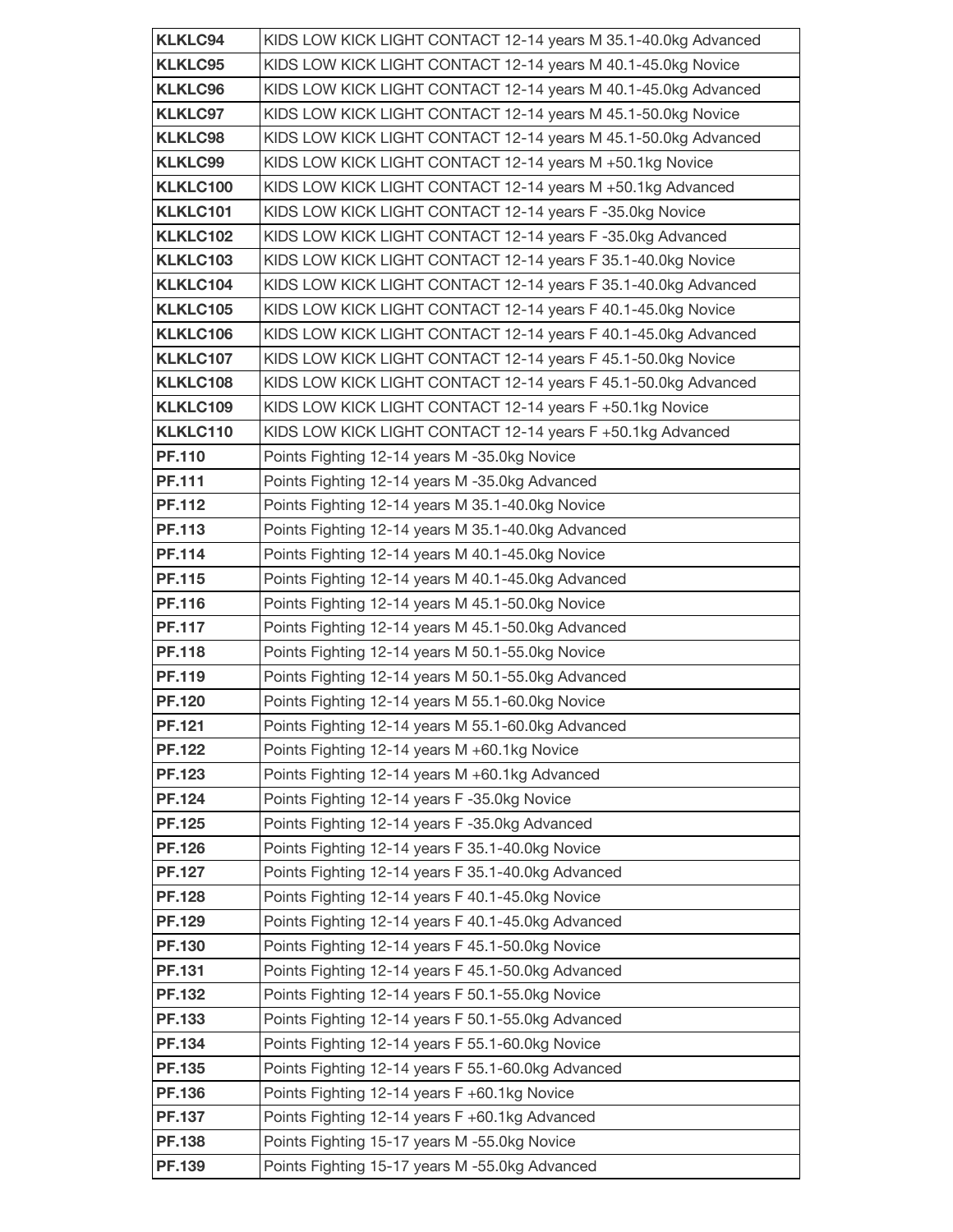| <b>PF.140</b>                  | Points Fighting 15-17 years M 55.1-60.0kg Novice                                                   |
|--------------------------------|----------------------------------------------------------------------------------------------------|
| PF.141                         | Points Fighting 15-17 years M 55.1-60.0kg Advanced                                                 |
| <b>PF.142</b>                  | Points Fighting 15-17 years M 60.1-65.0kg Novice                                                   |
| PF.143                         | Points Fighting 15-17 years M 60.1-65.0kg Advanced                                                 |
| <b>PF.144</b>                  | Points Fighting 15-17 years M 65.1-70.0kg Novice                                                   |
| <b>PF.145</b>                  | Points Fighting 15-17 years M 65.1-70.0kg Advanced                                                 |
| <b>PF.146</b>                  | Points Fighting 15-17 years M +70.1kg Novice                                                       |
| <b>PF.147</b>                  | Points Fighting 15-17 years M +70.1kg Advanced                                                     |
| <b>PF.148</b>                  | Points Fighting 15-17 years F-55.0kg Novice                                                        |
| PF.149                         | Points Fighting 15-17 years F-55.0kg Advanced                                                      |
| <b>PF.150</b>                  | Points Fighting 15-17 years F 55.1-60.0kg Novice                                                   |
| PF.151                         | Points Fighting 15-17 years F 55.1-60.0kg Advanced                                                 |
| PF.152                         | Points Fighting 15-17 years F 60.1-65.0kg Novice                                                   |
| PF.153                         | Points Fighting 15-17 years F 60.1-65.0kg Advanced                                                 |
| PF.154                         | Points Fighting 15-17 years F 65.1-70.0kg Novice                                                   |
| PF.155                         | Points Fighting 15-17 years F 65.1-70.0kg Advanced                                                 |
| <b>PF.156</b>                  | Points Fighting 15-17 years F +70.1kg Novice                                                       |
| <b>PF.157</b>                  | Points Fighting 15-17 years F +70.1kg Advanced                                                     |
| <b>PF.158</b>                  | Points Fighting 18+ years M -60.0kg Novice                                                         |
| PF.159                         | Points Fighting 18+ years M -60.0kg Advanced                                                       |
| <b>PF.160</b>                  | Points Fighting 18+ years M 60.1-65.0kg Novice                                                     |
| PF.161                         | Points Fighting 18+ years M 60.1-65.0kg Advanced                                                   |
| <b>PF.162</b>                  | Points Fighting 18+ years M 65.1-70.0kg Novice                                                     |
| PF.163                         | Points Fighting 18+ years M 65.1-70.0kg Advanced                                                   |
| PF.164                         | Points Fighting 18+ years M 70.1-75.0kg Novice                                                     |
| PF.165                         | Points Fighting 18+ years M 70.1-75.0kg Advanced                                                   |
| <b>PF.166</b>                  | Points Fighting 18+ years M 75.1-80.0kg Novice                                                     |
| <b>PF.167</b>                  | Points Fighting 18+ years M 75.1-80.0kg Advanced                                                   |
| <b>PF.168</b>                  | Points Fighting 18+ years M +80.1kg Novice                                                         |
| PF.169                         | Points Fighting 18+ years M +80.1kg Advanced                                                       |
| <b>PF.170</b>                  | Points Fighting 18+ years F-60.0kg Novice                                                          |
| PF.171                         | Points Fighting 18+ years F-60.0kg Advanced                                                        |
| <b>PF.172</b>                  | Points Fighting 18+ years F 60.1-65.0kg Novice                                                     |
| <b>PF.173</b><br><b>PF.174</b> | Points Fighting 18+ years F 60.1-65.0kg Advanced<br>Points Fighting 18+ years F 65.1-70.0kg Novice |
| <b>PF.175</b>                  | Points Fighting 18+ years F 65.1-70.0kg Advanced                                                   |
| <b>PF.176</b>                  | Points Fighting 18+ years F 70.1-75.0kg Novice                                                     |
| <b>PF.177</b>                  | Points Fighting 18+ years F 70.1-75.0kg Advanced                                                   |
| <b>PF.178</b>                  | Points Fighting 18+ years F 75.1-80.0kg Novice                                                     |
| PF.179                         | Points Fighting 18+ years F 75.1-80.0kg Advanced                                                   |
| <b>PF.180</b>                  | Points Fighting $18 +$ years F +80.1kg Novice                                                      |
| PF.181                         | Points Fighting 18+ years F +80.1kg Advanced                                                       |
| <b>PF.182</b>                  | Points Fighting 35+ years M-70.0kg Novice                                                          |
| <b>PF.183</b>                  | Points Fighting 35+ years M -70.0kg Advanced                                                       |
| <b>PF.184</b>                  | Points Fighting 35+ years M 70.1-75.0kg Novice                                                     |
| <b>PF.185</b>                  | Points Fighting 35+ years M 70.1-75.0kg Advanced                                                   |
| <b>PF.186</b>                  | Points Fighting $35+$ years M +70.1kg Novice                                                       |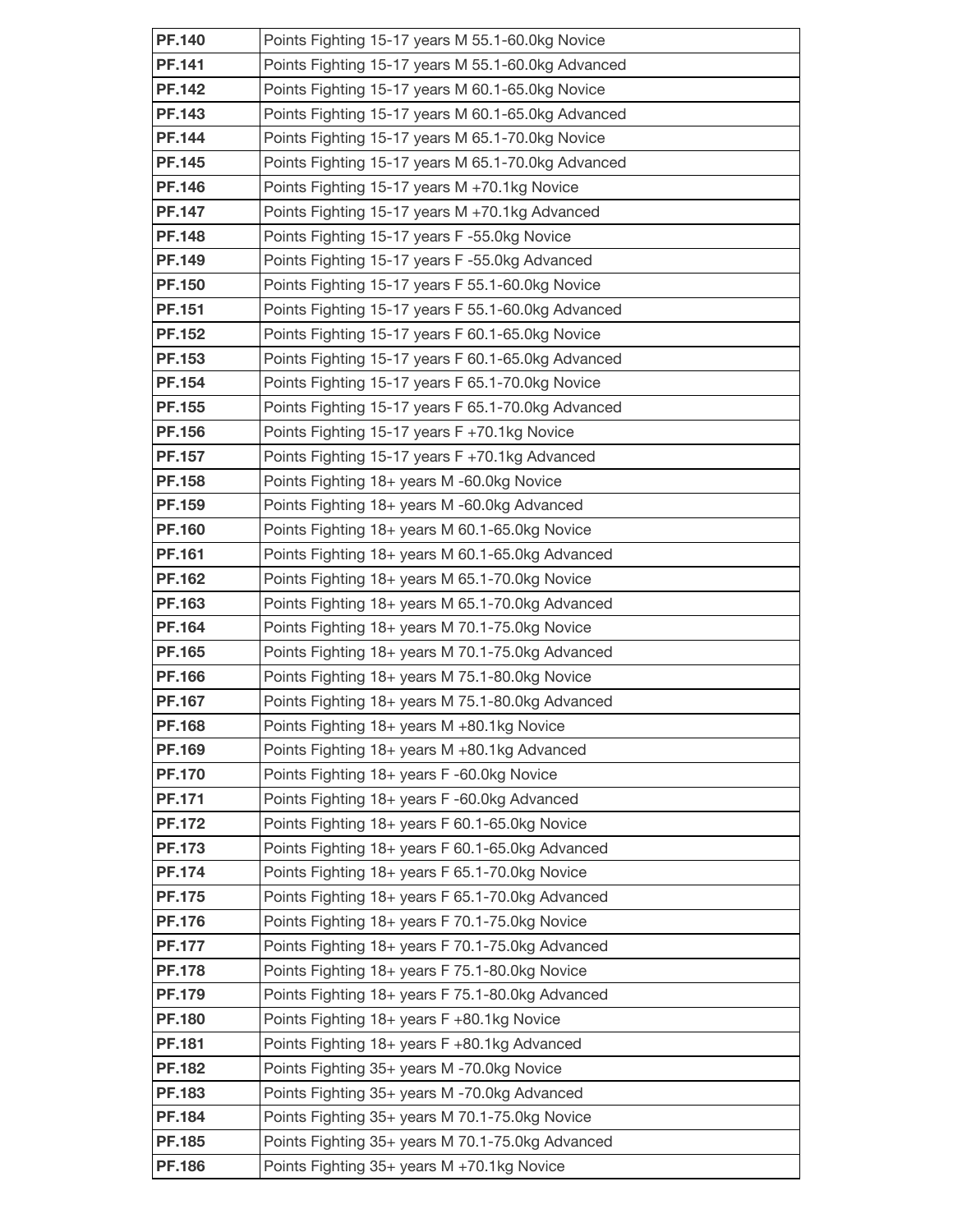| <b>PF.187</b>                  | Points Fighting 35+ years M +70.1kg Advanced                                                       |
|--------------------------------|----------------------------------------------------------------------------------------------------|
| <b>PF.188</b>                  | Points Fighting 35+ years M 75.1-80.0kg Novice                                                     |
| <b>PF.189</b>                  | Points Fighting 35+ years M 75.1-80.0kg Advanced                                                   |
| <b>PF.190</b>                  | Points Fighting 35+ years M 80.1-85.0kg Novice                                                     |
| <b>PF.191</b>                  | Points Fighting 35+ years M 80.1-85.0kg Advanced                                                   |
| <b>PF.192</b>                  | Points Fighting 35+ years M +85.1kg Novice                                                         |
| PF.193                         | Points Fighting 35+ years M +85.1kg Advanced                                                       |
| <b>PF.194</b>                  | Points Fighting 35+ years F-70.0kg Novice                                                          |
| PF.195                         | Points Fighting 35+ years F-70.0kg Advanced                                                        |
| <b>PF.196</b>                  | Points Fighting 35+ years F 70.1-75.0kg Novice                                                     |
| PF.197                         | Points Fighting 35+ years F 70.1-75.0kg Advanced                                                   |
| <b>PF.198</b>                  | Points Fighting 35+ years F 75.1-80.0kg Novice                                                     |
| <b>PF.199</b>                  | Points Fighting 35+ years F 75.1-80.0kg Advanced                                                   |
| <b>PF.200</b>                  | Points Fighting 35+ years F 80.1-85.0kg Novice                                                     |
| <b>PF.201</b>                  | Points Fighting 35+ years F 80.1-85.0kg Advanced                                                   |
| <b>PF.202</b>                  | Points Fighting 35+ years F +85.1kg Novice                                                         |
| <b>PF.203</b>                  | Points Fighting 35+ years F +85.1kg Advanced                                                       |
| <b>PF.204</b>                  | Points Fighting 45+ years M-70.0kg Novice                                                          |
| <b>PF.205</b>                  | Points Fighting 45+ years M-70.0kg Advanced                                                        |
| <b>PF.206</b>                  | Points Fighting 45+ years M 70.1-75.0kg Novice                                                     |
| <b>PF.207</b>                  | Points Fighting 45+ years M 70.1-75.0kg Advanced                                                   |
| <b>PF.208</b>                  | Points Fighting 45+ years M 75.1-80.0kg Novice                                                     |
| <b>PF.209</b>                  | Points Fighting 45+ years M 75.1-80.0kg Advanced                                                   |
| <b>PF.210</b>                  | Points Fighting 45+ years M 80.1-85.0kg Novice                                                     |
| PF.211                         | Points Fighting 45+ years M 80.1-85.0kg Advanced                                                   |
| <b>PF.212</b>                  | Points Fighting $45+$ years M $+85.1$ kg Novice                                                    |
| PF.213                         | Points Fighting 45+ years M +85.1kg Advanced                                                       |
| PF.214                         | Points Fighting 45+ years F-65.0kg Novice                                                          |
| PF.215                         | Points Fighting 45+ years F-65.0kg Advanced                                                        |
| <b>PF.216</b><br><b>PF.217</b> | Points Fighting 45+ years F 65.1-70.0kg Novice                                                     |
| <b>PF.218</b>                  | Points Fighting 45+ years F 65.1-70.0kg Advanced<br>Points Fighting 45+ years F 70.1-75.0kg Novice |
| PF.219                         | Points Fighting 45+ years F 70.1-75.0kg Advanced                                                   |
| <b>PF.220</b>                  | Points Fighting 45+ years F +75.1kg Novice                                                         |
| <b>PF.221</b>                  | Points Fighting 45+ years F +75.1kg Advanced                                                       |
| <b>LC.222</b>                  | Light Contact 12-14 years M -35.0kg Novice                                                         |
| LC.223                         | Light Contact 12-14 years M -35.0kg Advanced                                                       |
| LC.224                         | Light Contact 12-14 years M 35.1-40.0kg Novice                                                     |
| LC.225                         | Light Contact 12-14 years M 35.1-40.0kg Advanced                                                   |
| LC.226                         | Light Contact 12-14 years M 40.1-45.0kg Novice                                                     |
| LC.227                         | Light Contact 12-14 years M 40.1-45.0kg Advanced                                                   |
| LC.228                         | Light Contact 12-14 years M 45.1-50.0kg Novice                                                     |
| LC.229                         | Light Contact 12-14 years M 45.1-50.0kg Advanced                                                   |
| LC.230                         | Light Contact 12-14 years M 50.1-55.0kg Novice                                                     |
| LC.231                         | Light Contact 12-14 years M 50.1-55.0kg Advanced                                                   |
| LC.232                         | Light Contact 12-14 years M 55.1-60.0kg Novice                                                     |
| LC.233                         | Light Contact 12-14 years M 55.1-60.0kg Advanced                                                   |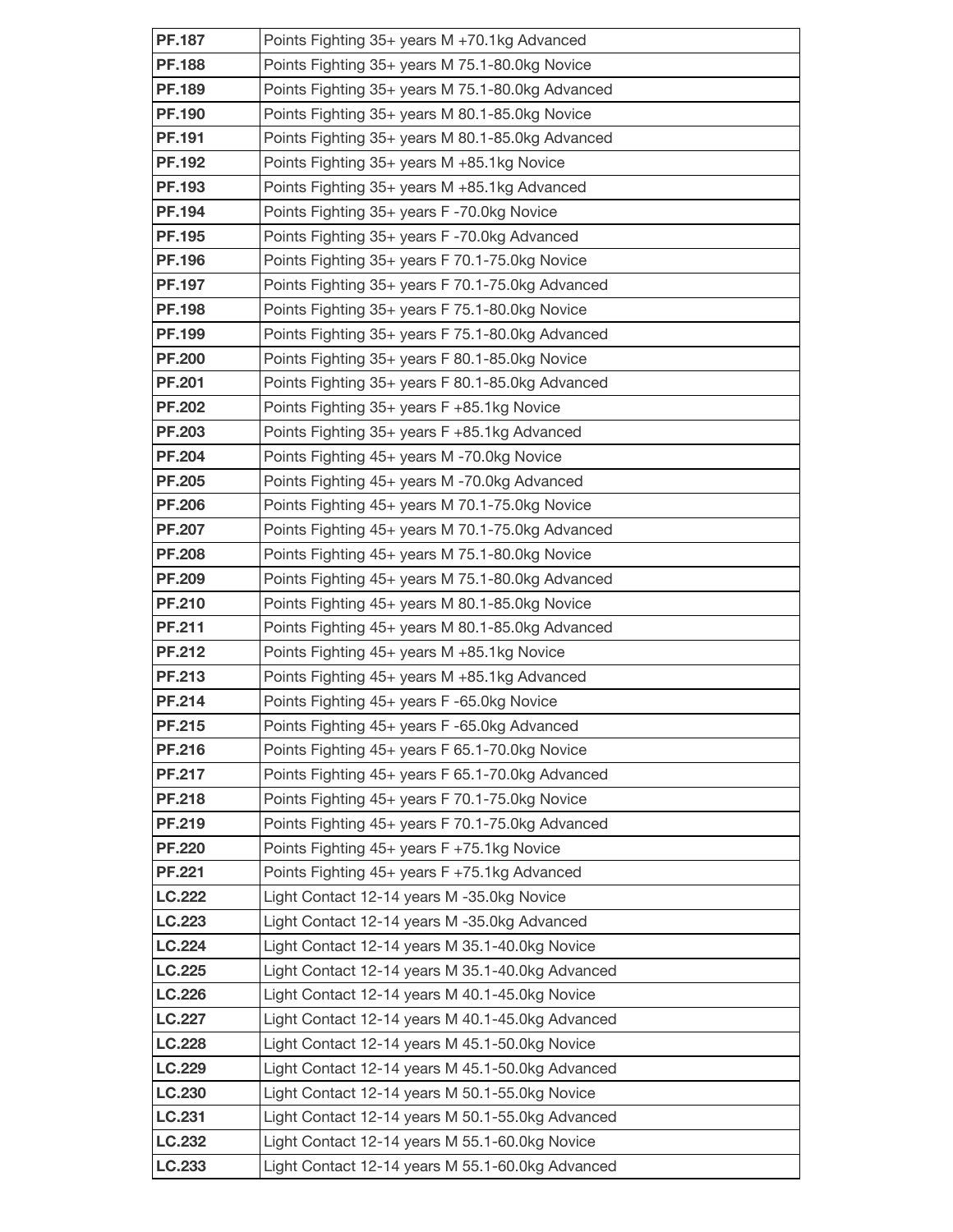| LC.234           | Light Contact 12-14 years M +60.1kg Novice                                                         |
|------------------|----------------------------------------------------------------------------------------------------|
| LC.235           | Light Contact 12-14 years M +60.1kg Advanced                                                       |
| LC.236           | Light Contact 12-14 years F-35.0kg Novice                                                          |
| LC.237           | Light Contact 12-14 years F-35.0kg Advanced                                                        |
| LC.238           | Light Contact 12-14 years F 35.1-40.0kg Novice                                                     |
| LC.239           | Light Contact 12-14 years F 35.1-40.0kg Advanced                                                   |
| LC.240           | Light Contact 12-14 years F 40.1-45.0kg Novice                                                     |
| LC.241           | Light Contact 12-14 years F 40.1-45.0kg Advanced                                                   |
| <b>LC.242</b>    | Light Contact 12-14 years F 45.1-50.0kg Novice                                                     |
| LC.243           | Light Contact 12-14 years F 45.1-50.0kg Advanced                                                   |
| LC.244           | Light Contact 12-14 years F 50.1-55.0kg Novice                                                     |
| LC.245           | Light Contact 12-14 years F 50.1-55.0kg Advanced                                                   |
| LC.246           | Light Contact 12-14 years F 55.1-60.0kg Novice                                                     |
| <b>LC.247</b>    | Light Contact 12-14 years F 55.1-60.0kg Advanced                                                   |
| LC.248           | Light Contact 12-14 years $F + 60.1$ kg Novice                                                     |
| LC.249           | Light Contact 12-14 years F +60.1kg Advanced                                                       |
| LC.250           | Light Contact 15-17 years M -55.0kg Novice                                                         |
| LC.251           | Light Contact 15-17 years M -55.0kg Advanced                                                       |
| LC.252           | Light Contact 15-17 years M 55.1-60.0kg Novice                                                     |
| LC.253           | Light Contact 15-17 years M 55.1-60.0kg Advanced                                                   |
| LC.254           | Light Contact 15-17 years M 60.1-65.0kg Novice                                                     |
| LC.255           | Light Contact 15-17 years M 60.1-65.0kg Advanced                                                   |
| LC.256           | Light Contact 15-17 years M 65.1-70.0kg Novice                                                     |
| LC.257           | Light Contact 15-17 years M 65.1-70.0kg Advanced                                                   |
| LC.258           | Light Contact 15-17 years M +70.1kg Novice                                                         |
| LC.259           | Light Contact 15-17 years M +70.1kg Advanced                                                       |
| LC.260           | Light Contact 15-17 years F-55.0kg Novice                                                          |
| LC.261<br>LC.262 | Light Contact 15-17 years F-55.0kg Advanced                                                        |
| LC.263           | Light Contact 15-17 years F 55.1-60.0kg Novice<br>Light Contact 15-17 years F 55.1-60.0kg Advanced |
| LC.264           | Light Contact 15-17 years F 60.1-65.0kg Novice                                                     |
| LC.265           | Light Contact 15-17 years F 60.1-65.0kg Advanced                                                   |
| LC.266           | Light Contact 15-17 years F 65.1-70.0kg Novice                                                     |
| <b>LC.267</b>    | Light Contact 15-17 years F 65.1-70.0kg Advanced                                                   |
| LC.268           | Light Contact 15-17 years F +70.1kg Novice                                                         |
| LC.269           | Light Contact 15-17 years F +70.1kg Advanced                                                       |
| LC.270           | Light Contact 18+ years M -60.0kg Novice                                                           |
| LC.271           | Light Contact 18+ years M -60.0kg Advanced                                                         |
| LC.272           | Light Contact 18+ years M 60.1-65.0kg Novice                                                       |
| LC.273           | Light Contact 18+ years M 60.1-65.0kg Advanced                                                     |
| LC.274           | Light Contact 18+ years M 65.1-70.0kg Novice                                                       |
| LC.275           | Light Contact 18+ years M 65.1-70.0kg Advanced                                                     |
| LC.276           | Light Contact 18+ years M 70.1-75.0kg Novice                                                       |
| LC.277           | Light Contact 18+ years M 70.1-75.0kg Advanced                                                     |
| LC.278           | Light Contact 18+ years M 75.1-80.0kg Novice                                                       |
| <b>LC.279</b>    | Light Contact 18+ years M 75.1-80.0kg Advanced                                                     |
| <b>LC.280</b>    | Light Contact 18+ years M +80.1kg Novice                                                           |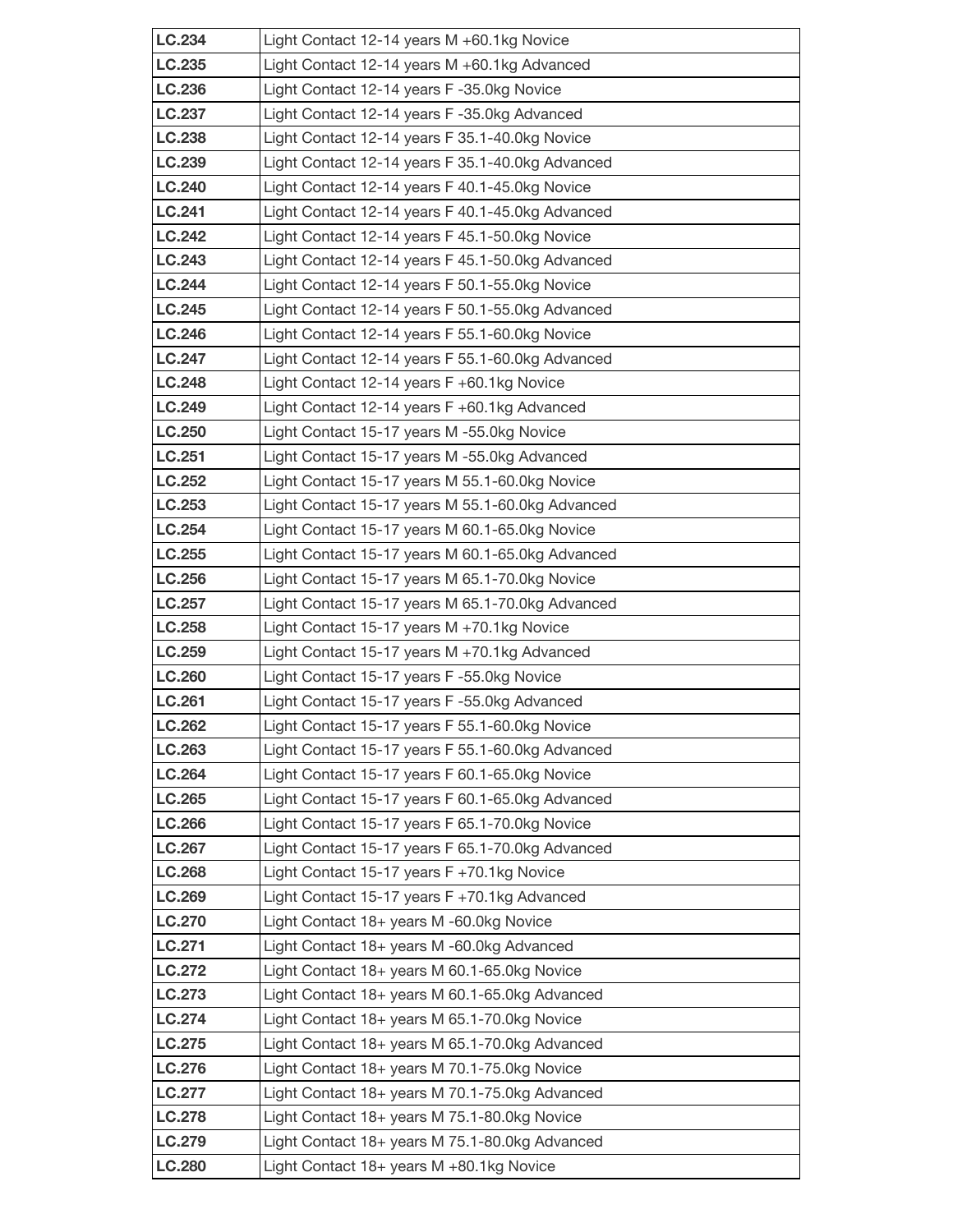| <b>LC.281</b>    | Light Contact 18+ years M +80.1kg Advanced                                                     |
|------------------|------------------------------------------------------------------------------------------------|
| <b>LC.282</b>    | Light Contact 18+ years F-60.0kg Novice                                                        |
| LC.283           | Light Contact 18+ years F-60.0kg Advanced                                                      |
| <b>LC.284</b>    | Light Contact 18+ years F 60.1-65.0kg Novice                                                   |
| LC.285           | Light Contact 18+ years F 60.1-65.0kg Advanced                                                 |
| <b>LC.286</b>    | Light Contact 18+ years F 65.1-70.0kg Novice                                                   |
| <b>LC.287</b>    | Light Contact 18+ years F 65.1-70.0kg Advanced                                                 |
| <b>LC.288</b>    | Light Contact 18+ years F 70.1-75.0kg Novice                                                   |
| <b>LC.289</b>    | Light Contact 18+ years F 70.1-75.0kg Advanced                                                 |
| LC.290           | Light Contact 18+ years F 75.1-80.0kg Novice                                                   |
| LC.291           | Light Contact 18+ years F 75.1-80.0kg Advanced                                                 |
| LC.292           | Light Contact 18+ years F +80.1kg Novice                                                       |
| LC.293           | Light Contact 18+ years F +80.1kg Advanced                                                     |
| LC.294           | Light Contact 35+ years M-70.0kg Novice                                                        |
| LC.295           | Light Contact 35+ years M -70.0kg Advanced                                                     |
| LC.296           | Light Contact 35+ years M 70.1-75.0kg Novice                                                   |
| LC.297           | Light Contact 35+ years M 70.1-75.0kg Advanced                                                 |
| LC.298           | Light Contact 35+ years M +70.1kg Novice                                                       |
| LC.299           | Light Contact 35+ years M +70.1kg Advanced                                                     |
| LC.300           | Light Contact 35+ years M 75.1-80.0kg Novice                                                   |
| LC.301           | Light Contact 35+ years M 75.1-80.0kg Advanced                                                 |
| LC.302           | Light Contact 35+ years M 80.1-85.0kg Novice                                                   |
| LC.303           | Light Contact 35+ years M 80.1-85.0kg Advanced                                                 |
| LC.304           | Light Contact 35+ years M +85.1kg Novice                                                       |
| LC.305           | Light Contact 35+ years M +85.1kg Advanced                                                     |
| LC.306           | Light Contact 35+ years F-70.0kg Novice                                                        |
| LC.307           | Light Contact 35+ years F-70.0kg Advanced                                                      |
| LC.308<br>LC.309 | Light Contact 35+ years F 70.1-75.0kg Novice<br>Light Contact 35+ years F 70.1-75.0kg Advanced |
| LC.310           | Light Contact 35+ years F 75.1-80.0kg Novice                                                   |
| LC.311           | Light Contact 35+ years F 75.1-80.0kg Advanced                                                 |
| LC.312           | Light Contact 35+ years F 80.1-85.0kg Novice                                                   |
| LC.313           | Light Contact 35+ years F 80.1-85.0kg Advanced                                                 |
| LC.314           | Light Contact 35+ years F +85.1kg Novice                                                       |
| LC.315           | Light Contact 35+ years F +85.1kg Advanced                                                     |
| LC.316           | Light Contact 45+ years M-70.0kg Novice                                                        |
| LC.317           | Light Contact 45+ years M-70.0kg Advanced                                                      |
| LC.318           | Light Contact 45+ years M 70.1-75.0kg Novice                                                   |
| LC.319           | Light Contact 45+ years M 70.1-75.0kg Advanced                                                 |
| LC.320           | Light Contact 45+ years M 75.1-80.0kg Novice                                                   |
| LC.321           | Light Contact 45+ years M 75.1-80.0kg Advanced                                                 |
| LC.322           | Light Contact 45+ years M 80.1-85.0kg Novice                                                   |
| LC.323           | Light Contact 45+ years M 80.1-85.0kg Advanced                                                 |
| LC.324           | Light Contact $45+$ years M $+85.1$ kg Novice                                                  |
| LC.325           | Light Contact 45+ years M +85.1kg Advanced                                                     |
| LC.326           | Light Contact 45+ years F-65.0kg Novice                                                        |
| LC.327           | Light Contact 45+ years F-65.0kg Advanced                                                      |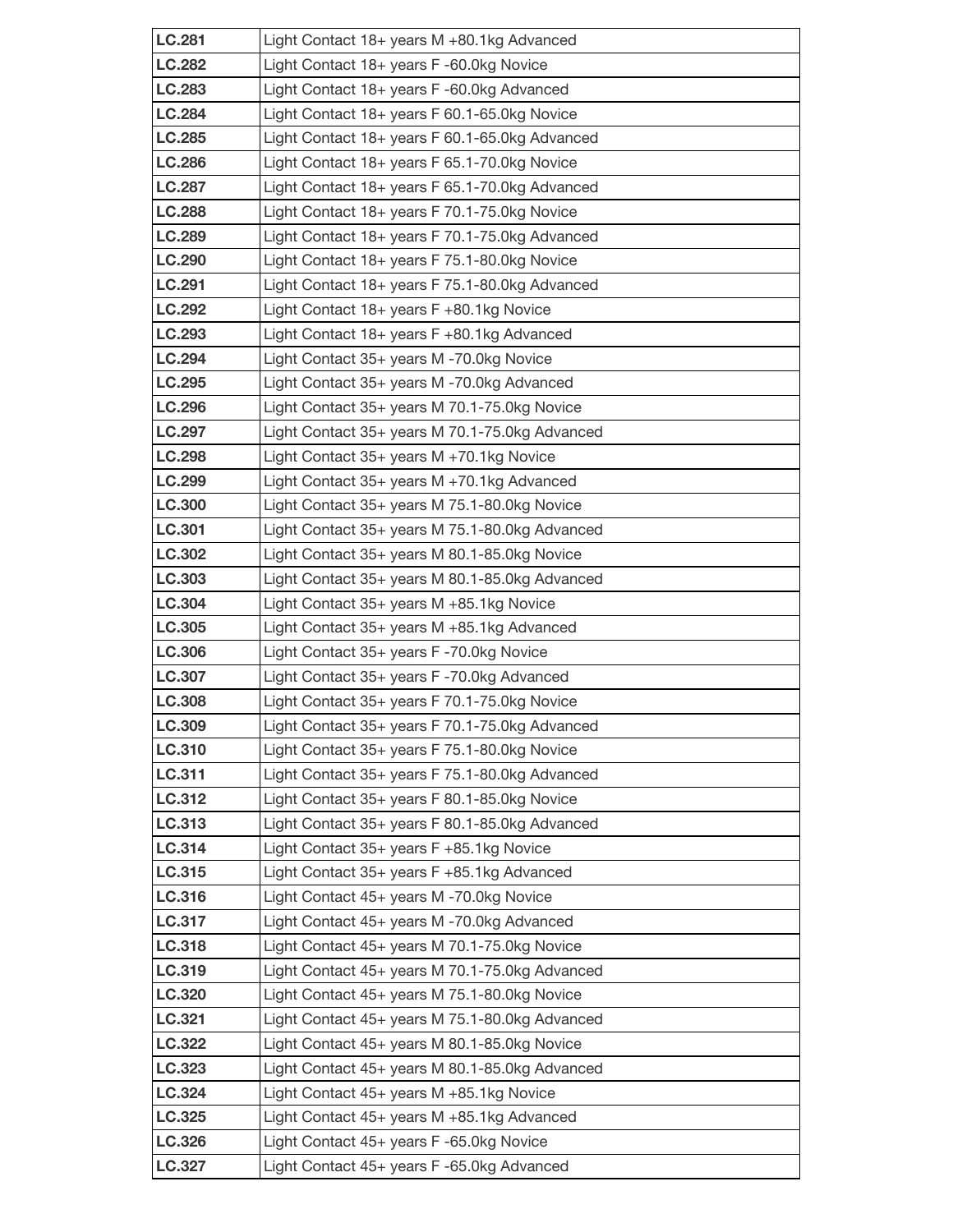| LC.328                           | Light Contact 45+ years F 65.1-70.0kg Novice                                                      |
|----------------------------------|---------------------------------------------------------------------------------------------------|
| LC.329                           | Light Contact 45+ years F 65.1-70.0kg Advanced                                                    |
| LC.330                           | Light Contact 45+ years F 70.1-75.0kg Novice                                                      |
| LC.331                           | Light Contact 45+ years F 70.1-75.0kg Advanced                                                    |
| LC.332                           | Light Contact 45+ years F +75.1kg Novice                                                          |
| LC.333                           | Light Contact 45+ years F +75.1kg Advanced                                                        |
| <b>LKK.334</b>                   | Low Kick Kickboxing 15-17 years M-55.0kg Novice                                                   |
| <b>LKK.335</b>                   | Low Kick Kickboxing 15-17 years M -55.0kg Advanced                                                |
| <b>LKK.336</b>                   | Low Kick Kickboxing 15-17 years M 55.1-60.0kg Novice                                              |
| <b>LKK.337</b>                   | Low Kick Kickboxing 15-17 years M 55.1-60.0kg Advanced                                            |
| <b>LKK.338</b>                   | Low Kick Kickboxing 15-17 years M 60.1-65.0kg Novice                                              |
| <b>LKK.339</b>                   | Low Kick Kickboxing 15-17 years M 60.1-65.0kg Advanced                                            |
| <b>LKK.340</b>                   | Low Kick Kickboxing 15-17 years M 65.1-70.0kg Novice                                              |
| <b>LKK.341</b>                   | Low Kick Kickboxing 15-17 years M 65.1-70.0kg Advanced                                            |
| <b>LKK.342</b>                   | Low Kick Kickboxing 15-17 years M 70.1-75.0kg Novice                                              |
| <b>LKK.343</b>                   | Low Kick Kickboxing 15-17 years M 70.1-75.0kg Advanced                                            |
| <b>LKK.344</b>                   | Low Kick Kickboxing 15-17 years M +75.1kg Novice                                                  |
| <b>LKK.345</b>                   | Low Kick Kickboxing 15-17 years M +75.1kg Advanced                                                |
| <b>LKK.346</b>                   | Low Kick Kickboxing 15-17 years F-55.0kg Novice                                                   |
| <b>LKK.347</b>                   | Low Kick Kickboxing 15-17 years F-55.0kg Advanced                                                 |
| <b>LKK.348</b>                   | Low Kick Kickboxing 15-17 years F 55.1-60.0kg Novice                                              |
| <b>LKK.349</b>                   | Low Kick Kickboxing 15-17 years F 55.1-60.0kg Advanced                                            |
| <b>LKK.350</b>                   | Low Kick Kickboxing 15-17 years F 60.1-65.0kg Novice                                              |
| <b>LKK.351</b>                   | Low Kick Kickboxing 15-17 years F 60.1-65.0kg Advanced                                            |
| <b>LKK.352</b>                   | Low Kick Kickboxing 15-17 years F 65.1-70.0kg Novice                                              |
| <b>LKK.353</b>                   | Low Kick Kickboxing 15-17 years F 65.1-70.0kg Advanced                                            |
| <b>LKK.354</b>                   | Low Kick Kickboxing 15-17 years F 70.1-75.0kg Novice                                              |
| <b>LKK.355</b>                   | Low Kick Kickboxing 15-17 years F 70.1-75.0kg Advanced                                            |
| <b>LKK.356</b>                   | Low Kick Kickboxing 15-17 years F +75.1kg Novice                                                  |
| <b>LKK.357</b><br><b>LKK.358</b> | Low Kick Kickboxing 15-17 years F +75.1kg Advanced                                                |
| <b>LKK.359</b>                   | Low Kick Kickboxing 18+ years M-60.0kg Novice<br>Low Kick Kickboxing 18+ years M -60.0kg Advanced |
| <b>LKK.360</b>                   | Low Kick Kickboxing 18+ years M 60.1-65.0kg Novice                                                |
| <b>LKK.361</b>                   | Low Kick Kickboxing 18+ years M 60.1-65.0kg Advanced                                              |
| <b>LKK.362</b>                   | Low Kick Kickboxing 18+ years M 65.1-70.0kg Novice                                                |
| <b>LKK.363</b>                   | Low Kick Kickboxing 18+ years M 65.1-70.0kg Advanced                                              |
| <b>LKK.364</b>                   | Low Kick Kickboxing 18+ years M 70.1-75.0kg Novice                                                |
| <b>LKK.365</b>                   | Low Kick Kickboxing 18+ years M 70.1-75.0kg Advanced                                              |
| <b>LKK.366</b>                   | Low Kick Kickboxing 18+ years M 75.1-80.0kg Novice                                                |
| <b>LKK.367</b>                   | Low Kick Kickboxing 18+ years M 75.1-80.0kg Advanced                                              |
| <b>LKK.368</b>                   | Low Kick Kickboxing 18+ years M +80.1kg Novice                                                    |
| <b>LKK.369</b>                   | Low Kick Kickboxing 18+ years M +80.1kg Advanced                                                  |
| <b>LKK.370</b>                   | Low Kick Kickboxing 18+ years F-60.0kg Novice                                                     |
| <b>LKK.371</b>                   | Low Kick Kickboxing 18+ years F-60.0kg Advanced                                                   |
| <b>LKK.372</b>                   | Low Kick Kickboxing 18+ years F 60.1-65.0kg Novice                                                |
| <b>LKK.373</b>                   | Low Kick Kickboxing 18+ years F 60.1-65.0kg Advanced                                              |
| <b>LKK.374</b>                   | Low Kick Kickboxing 18+ years F 65.1-70.0kg Novice                                                |